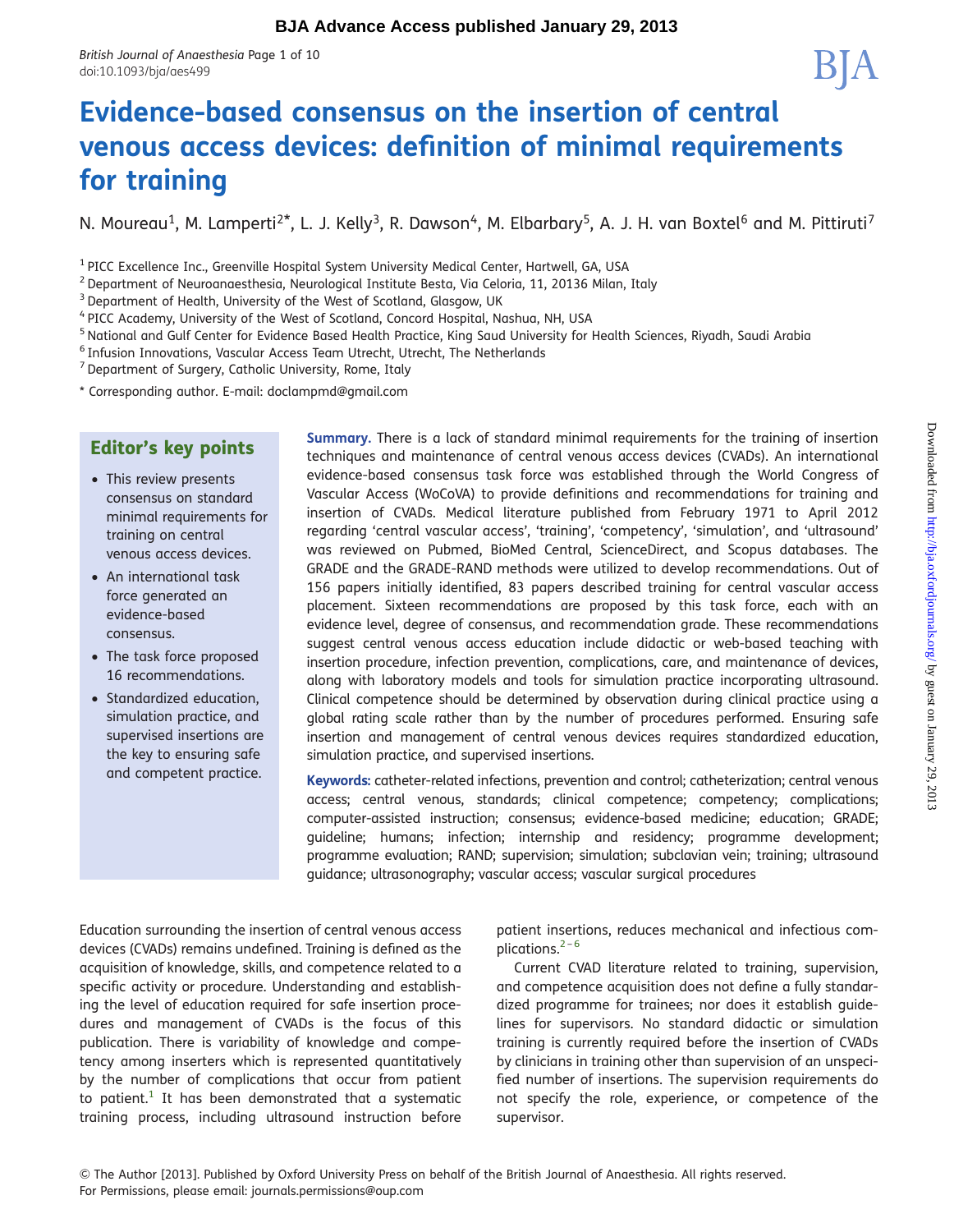Healthcare workers involved in the placement of CVADs using ultrasound guidance need appropriate education and training to ensure patient safety and avoid major complications with the insertion of CVADs. $7-10$  $7-10$  $7-10$  Basic knowledge of anatomy, ultrasound physics and imaging, and infection prevention strategies have been proposed for the standard didactic education. These recommended topics are necessary for adequate understanding and safety of the insertion pro-cedure.<sup>[11 12](#page-7-0)</sup>

There are two areas of focus to be addressed in any CVAD educational course; insertion and management. The insertion method and site selected affect the amount of risk involved related to trauma, colonization, and the ability to complete therapy successfully. Even the decision to choose a particular type or size of device contributes to the risk for infection and the development of thrombosis. $8^{13-15}$  $8^{13-15}$  $8^{13-15}$  Furthermore, there is a synergistic effect in which risk factors for one event may impact the incidence of other complications. For example, there is a direct association between catheterrelated thrombosis and infection; the incidence of thrombosis increases with multiple insertion attempts which then increases the risk of infection.<sup>[8](#page-7-0)</sup>

A growing body of knowledge points to simulation training as a key to safe patient insertions<sup>[3 16](#page-7-0)</sup> by advocating competency-based education and multidisciplinary practice models.[17](#page-7-0) Application of ultrasound guidance with CVAD insertions reduces insertion-related complications, increases success, and establishes a process for vascular access based on safety and vein preservation. The safety afforded with ultrasound-guided insertions dictates that this technique be included in the educational process of any central venous device placement.<sup>[18 19](#page-7-0)</sup> Educational processes and supervised insertions are needed for healthcare providers to establish credentialling for CVAD procedures in any healthcare facility. $11^{20}$  In keeping with recommendations and guidelines, standard education on principles of insertion and infection prevention practices should be provided to all CVAD inserters initially and at least annually.<sup>[7](#page-7-0)-[9](#page-7-0)</sup>

To address the issue of standardization of CVAD training, a task force was formed by the World Congress of Vascular Access (WoCoVA) with a goal to create evidence-based recommendations for minimal education and training for central venous device insertion and management.

#### **Methods**

Eight worldwide educational course experts on vascular access device placement, not supported by industry, were identified by WoCoVa in 2010 to create an evidence-based consensus $^{21}$  $^{21}$  $^{21}$  on minimal requirements in training in central venous device placement. These experts qualified based on a minimum authorship of two peer-reviewed articles published in the past 10 yr related to this topic, and additional activities including teaching and speaking on vascular access. Seven panellists accepted who then created a roadmap to achieve a final document with evidence-based recommendations on CVAD education. A search of medical literature was performed using two methods to avoid selection bias: the first method entailed a systematic search by all panel experts. Medical subject headings including 'central vascular access', 'training', 'competency', 'simulation', 'infection', 'complications', and 'ultrasound' were searched on Pubmed, BioMed Central, ScienceDirect, and Scopus databases including articles dated from February 1971 to April 2012. A professional medical librarian from the National Neurological Institute Besta in Milan supplemented this first search with a hand search based on selected articles from the expert panel. The second method entailed a systematic search of English language articles from the same period by an epidemiologist (M.E.) assisted by a professional librarian. The two bibliographies were then compared for thoroughness and consistency. Out of 156 papers initially identified, 83 papers were linked with training in vascular access. The GRADE and the GRADE-RAND methods were utilized to develop the 16 recommenda-tions.<sup>[22](#page-8-0)–[24](#page-8-0)</sup> The GRADE method utilized two phases in the development of these evidence-based recommendations. This methodology has been previously detailed in the published literature. There are 15 factors that are typically considered in the GRADE process. The level of evidence quality was scored according to nine factors. The final classification of evidence quality was divided into three levels (A, high; B, moderate; C, low). The transformation of evidence into a recommendation was a function of the panel evaluation of five factors. The GRADE system has not standardized this decision-making process of the expert panel. In an effort to standardize this evidence processing, the methodology committee of this working group selected the Rand Appropriateness Method (RAM). The panellists held conference calls in which they discussed the topics of the Consensus and voted separately on all recommendations using a web-based voting system. The voting process required expert decisions utilizing GRADE factors such as outcome importance and evidence-to-recommendation transformers. This process provided a structured and validated method for expert panel activities. In addition, it standardized statistical methodology for determining the degree of agreement to serve as a foundation for deciding about the recommendation grade (weak vs strong).

#### Results

Eighty-three articles were analysed and voted upon according to the GRADE factors. Sixteen recommendations were proposed, each with an evidence level, degree of consensus, and recommendation grade (Table [1](#page-2-0)).

#### Adult learning methods

These teaching methods follow a consistent scientific approach or educational style to engage the student's mind.

The approach to teaching and learning with regard to CVAD insertion should be underpinned by a constructivism or adult learning philosophical framework such as experiential learning.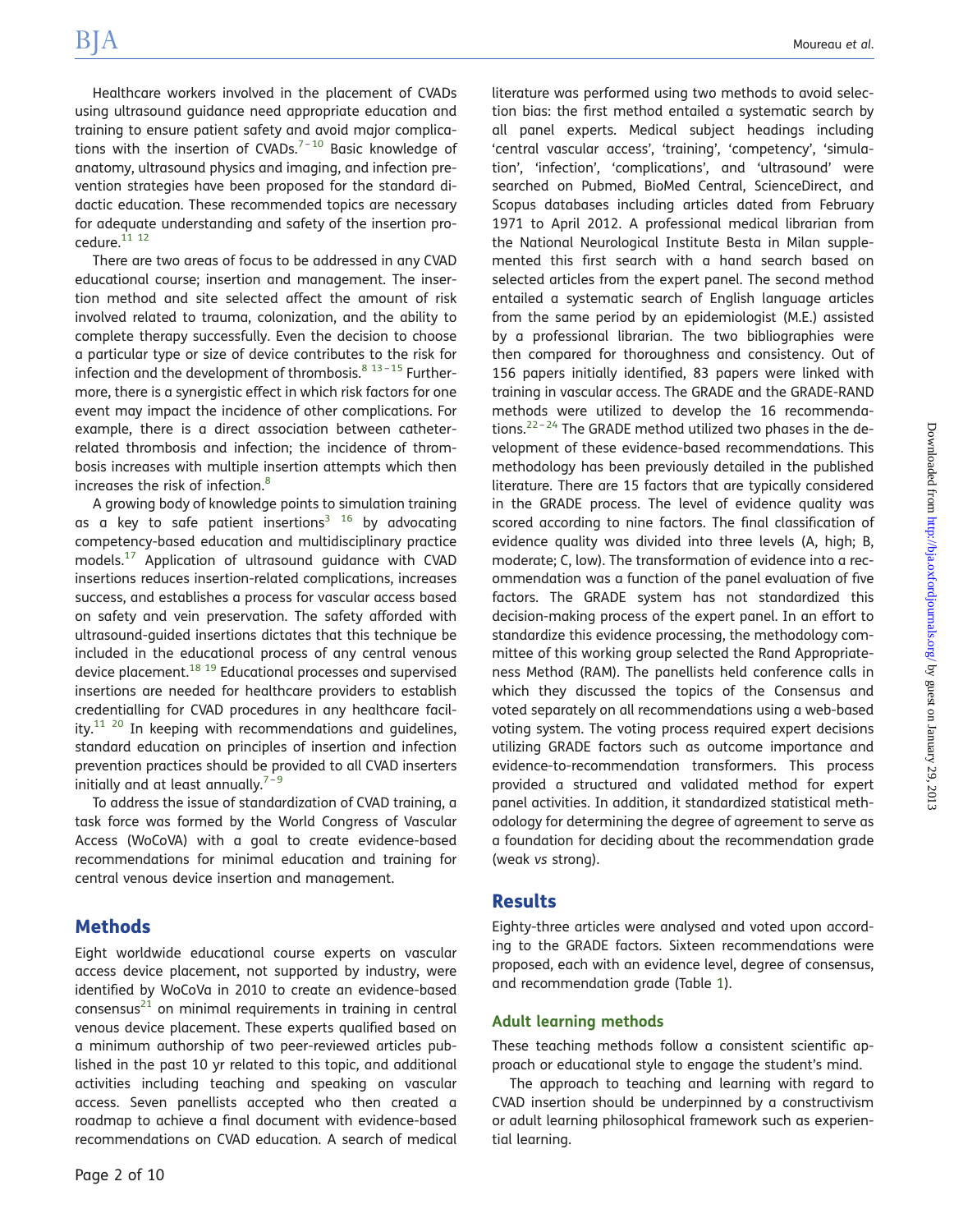<span id="page-2-0"></span>

| <b>Section code</b>                                       | Recommendation                                                                                                                                                                                                                                                                                                                                                                                                                                                                                                                                                                                                                                                                                  | Level of<br>evidence | Degree of consensus,<br>strength of<br>recommendation |
|-----------------------------------------------------------|-------------------------------------------------------------------------------------------------------------------------------------------------------------------------------------------------------------------------------------------------------------------------------------------------------------------------------------------------------------------------------------------------------------------------------------------------------------------------------------------------------------------------------------------------------------------------------------------------------------------------------------------------------------------------------------------------|----------------------|-------------------------------------------------------|
| W_R1 Didactic Educational<br>Content                      | Education on anatomy and physiology is relevant to ultrasound<br>guidance, vein assessment, and selection, and complications<br>that may occur at any possible CVAD insertion site. Specific<br>knowledge of vessel characteristics, skin, peripheral nervous,<br>respiratory, and cardiac systems is included. Insertion sites for<br>central venous access include: upper arm, chest, neck, and<br>inguinal. Anatomy and physiology include both typical and<br>variant presentations                                                                                                                                                                                                         | C                    | Perfect consensus, strong                             |
| W_R2 Didactic Education on<br>Ultrasound-guided Technique | Education for using ultrasound for vein access and assessment<br>is a component of any CVAD insertion course. Education<br>includes: physics of ultrasound, image optimization, image<br>analysis, anatomical assessment of both normal and variant<br>anatomy, and simulation skills training. Landmark techniques<br>are also components of CVAD education programmes in case<br>circumstances arise that do not permit the use of ultrasound.<br>Educational programmes emphasize the indisputable benefit<br>of ultrasound for CVAD insertion                                                                                                                                               | B                    | Perfect consensus, strong                             |
| W_R3 Education on Tip<br>Placement                        | Education on CVAD tip placement is based on three essential<br>features that reduce risk: high blood flow, parallel positioning<br>to the vessel, and pulsatility of blood flow. To achieve these<br>three ideal factors of tip location, the tip of the CVAD is at or<br>near the cavo-atrial junction                                                                                                                                                                                                                                                                                                                                                                                         | C                    | Very good, strong                                     |
| W_R4 Infection                                            | Education to prevent catheter-related primary bloodstream<br>infections focus on pre, intra, and post-procedure insertion,<br>care, and maintenance. Three main sources of infection<br>contamination: the catheter-skin junction (extraluminal), the<br>needleless connector and hub (intraluminal), and iatrogenic<br>contamination. Topics to include: site selection, device<br>selection, indications for use, maximal barrier precautions,<br>hand washing, skin antisepsis, and the use of central line<br>checklists are included in CVAD insertion course. Observers,<br>empowered to stop a procedure if contaminated, are part of<br>the implementation of the educational programme | Α                    | Perfect consensus, strong                             |
| W_R5 Education on Catheters                               | Topics in educational programmes include catheter: material<br>composition, size, features, and number of lumen. Focus<br>education on various risks vs benefits of catheter features for<br>both short- and long-term use                                                                                                                                                                                                                                                                                                                                                                                                                                                                      | C                    | Perfect consensus, strong                             |
| W_R6 Education on Procedure                               | Any central venous access educational programme includes<br>insertion procedure for respective device placement, with both<br>typical and variant scenarios                                                                                                                                                                                                                                                                                                                                                                                                                                                                                                                                     | B                    | Perfect consensus, strong                             |
| W_R7 Education on Care and<br>Maintenance                 | CVAD care and maintenance is addressed in CVAD education<br>programme. Complications from CVAD use are related to the<br>insertion procedure or from continued care and maintenance<br>of the device                                                                                                                                                                                                                                                                                                                                                                                                                                                                                            | B                    | Perfect consensus, strong                             |
| W_R8 Instructors                                          | Only providers with demonstrated qualification and<br>competency can provide education on CVAD insertion. The<br>basic tenants of qualification and competency are addressed<br>within the content of a CVAD education programme                                                                                                                                                                                                                                                                                                                                                                                                                                                                | C                    | Perfect consensus, strong                             |
| W_R9 Ultrasound Simulation                                | A simulation practice on ultrasound anatomy is included in the<br>curriculum of CVAD placement training                                                                                                                                                                                                                                                                                                                                                                                                                                                                                                                                                                                         | B                    | Perfect consensus, strong                             |
| W R10 Anatomical Models                                   | Inanimate models/simulators replace the human anatomy as<br>clinicians follow minimal requirements to allow for the<br>detection of main vessels and surrounding structures                                                                                                                                                                                                                                                                                                                                                                                                                                                                                                                     | Α                    | Perfect consensus, strong                             |
| W_R11 Objective Grading of<br>Proficiency                 | Levels of performance of theoretical and practical skills are<br>objective and the trainee completes every step of the final<br>assessment in order to obtain the certification of proficiency in<br>ultrasound CVAD positioning                                                                                                                                                                                                                                                                                                                                                                                                                                                                | C                    | Perfect consensus, strong                             |
|                                                           |                                                                                                                                                                                                                                                                                                                                                                                                                                                                                                                                                                                                                                                                                                 |                      | Continued                                             |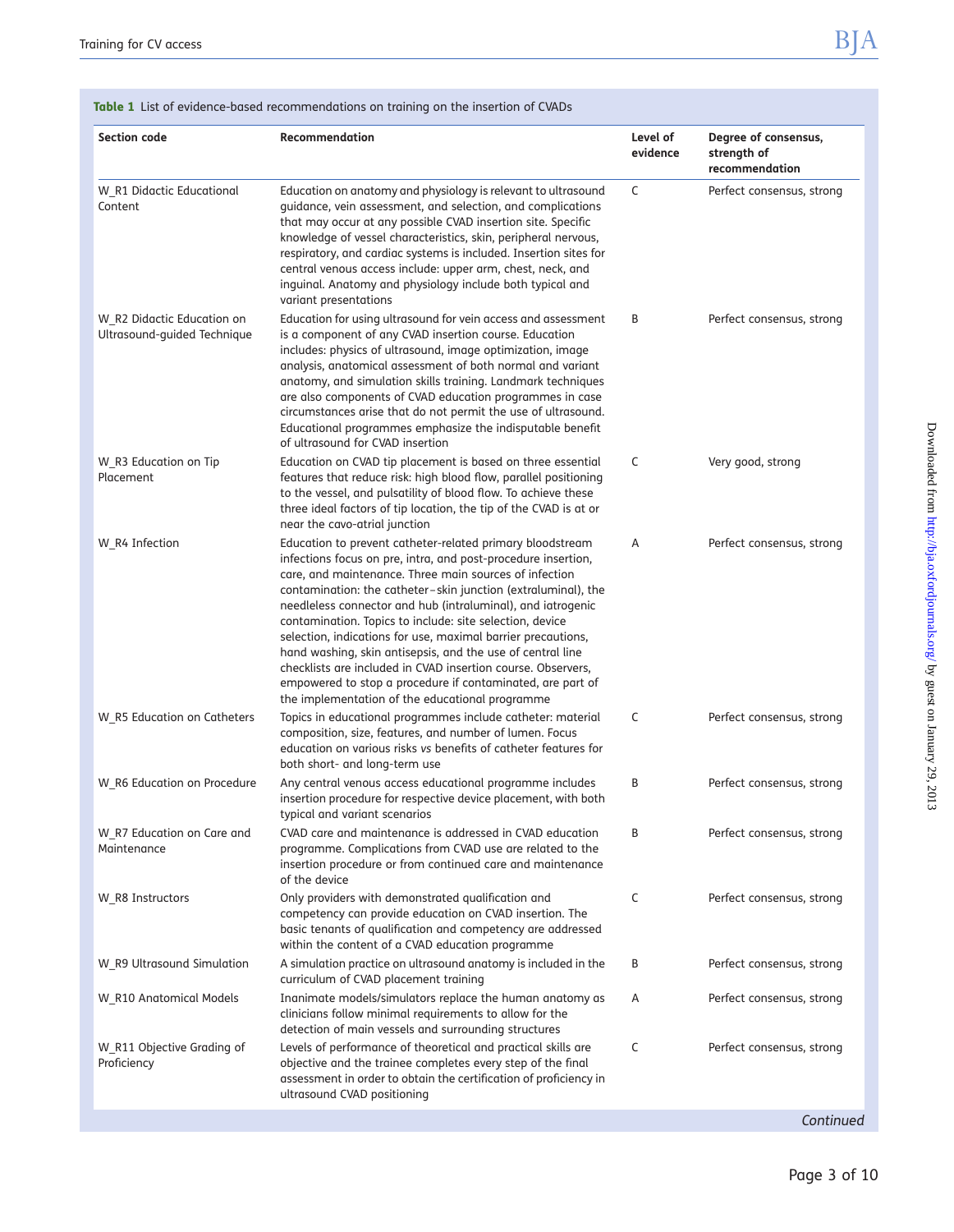| <b>Table 1</b> Continued |  |
|--------------------------|--|
|--------------------------|--|

| <b>Section code</b>                          | <b>Recommendation</b>                                                                                                                                                                                                                                                                                                                                                                                   | Level of<br>evidence | Degree of consensus,<br>strength of<br>recommendation |
|----------------------------------------------|---------------------------------------------------------------------------------------------------------------------------------------------------------------------------------------------------------------------------------------------------------------------------------------------------------------------------------------------------------------------------------------------------------|----------------------|-------------------------------------------------------|
| W R12 Examination and<br>Competency          | The training process is complete when the trainee fully<br>succeeds in the didactic exam specific to the particular CVAD<br>and demonstrates practical competency in a final assessment/<br>review                                                                                                                                                                                                      | C                    | Perfect consensus, strong                             |
| W R13 Supervision                            | Supervision is performed by a practitioner who is in clinical<br>practice, is confident with demonstrated competency and has<br>a thorough current knowledge of best practice demonstrated<br>through participation in performance of education, or with<br>publication activities dealing with CVADs                                                                                                   | C                    | Perfect consensus, strong                             |
| W R14 Didactic or Web-based<br>Training      | Standardized training programmes include didactic or<br>web-based teaching, simulation practice and supervised<br>practice. The Web/Internet/online education is a useful<br>alternative educational method for teaching skills in central<br>venous catheter insertion                                                                                                                                 | <sub>R</sub>         | Perfect consensus, strong                             |
| W R15 Objective Competency                   | Competency is first determined by an objective method of<br>assessment rather than the number of procedures performed.<br>Procedural volume is an important factor in reducing<br>complications and developing and maintaining clinical<br>competence. Global rating scales are used as formal<br>evaluation instruments to determine competence and may be<br>used for annual assessment of competence | B                    | Perfect consensus, strong                             |
| W R16 Education for Children<br>and Neonates | CVAD education with neonates and children includes: specific<br>aspects of teaching and training with vascular access device<br>insertion, insertion with and without ultrasound, near-infrared<br>technology, and other technology aids for insertion                                                                                                                                                  | B                    | Perfect consensus, strong                             |

Experiential learning is a model of learning, in which learning/meaning is derived from direct experience. According to Bruner, $25$  professional judgement and higher level skills can be gained from repeated patient care experiences. Experiential learning can be attained in a reflective cycle such as Kolb's learning cycle.<sup>[26](#page-8-0)</sup> This cycle applies to patient experiences by observing and reflecting, formulating abstracts and generalizations, and finally testing the implications of concepts in new situations. Theoretical perspective and empirical knowledge are gained from various disciplines including: psychology, sociology, ethics, management, education, and biological sciences.

Experiential education is a methodology where educators/ mentors purposefully engage with learners in direct experience and reflection in order to increase knowledge, develop skills, and clarify values.<sup>27</sup> The practical application of experiential learning has to take into account the learner's previous experience, knowledge base, and theoretical preparation. Context of learning will vary, but will guide the learner from being dependent to becoming a supervised participant and then, onto supported independence.

Situated learning is a model of learning in a community of practice where learning is derived from active or guided participation. Guided participation involves cognitive (thinking) ability, problem solving, adequate knowledge, personal skills, and appropriate attitudes and values. Students learn best when involved in genuine professional practice, supported by an experienced, capable mentor. The experienced

practitioner (mentor) is the most valuable resource available to the learner. Effective mentor–learner relationships are dynamic and complex and can be achieved through guided participation.<sup>[28](#page-8-0)</sup>

Educational courses on central venous device placement should include basic anatomy, ultrasound physics and imaging, detection/management of major and minor complications, and maintenance/care of the CVAD. $7-9$  $7-9$  11

Educational programmes reduce the occurrence of CVAD infections and insertion complications.<sup>[5 8](#page-7-0) [29 30](#page-8-0)</sup> The use of ultrasound, checklists, bundle programmes, and simulation labs in conjunction with organized educational programmes improves patient safety related to CVAD insertion.<sup>[8](#page-7-0) [31](#page-8-0)</sup> Experience and skill are also associated with reduced complication rates related to insertion.<sup>[1](#page-7-0) [32 33](#page-8-0)</sup> Educational programmes that include simulation experience with ultrasound offer the greatest advantage in terms of knowledge and skill acquisition before actual patient interaction.<sup>[16](#page-7-0)</sup>

Educational content should be directed at how to perform a CVAD insertion.<sup>8 [23](#page-8-0)</sup> Clinician knowledge of certain subject areas and competence in device insertion influence the rate of occurrence for CVAD-related complications. This panel of experts recommends the following topics be covered during the didactic section of an educational course on  $CVADS: <sup>11-18</sup>$ 

- (1) Anatomy and physiology of relevant body systems
- (2) Ultrasound for insertion and assessment
- (3) Central venous device tip location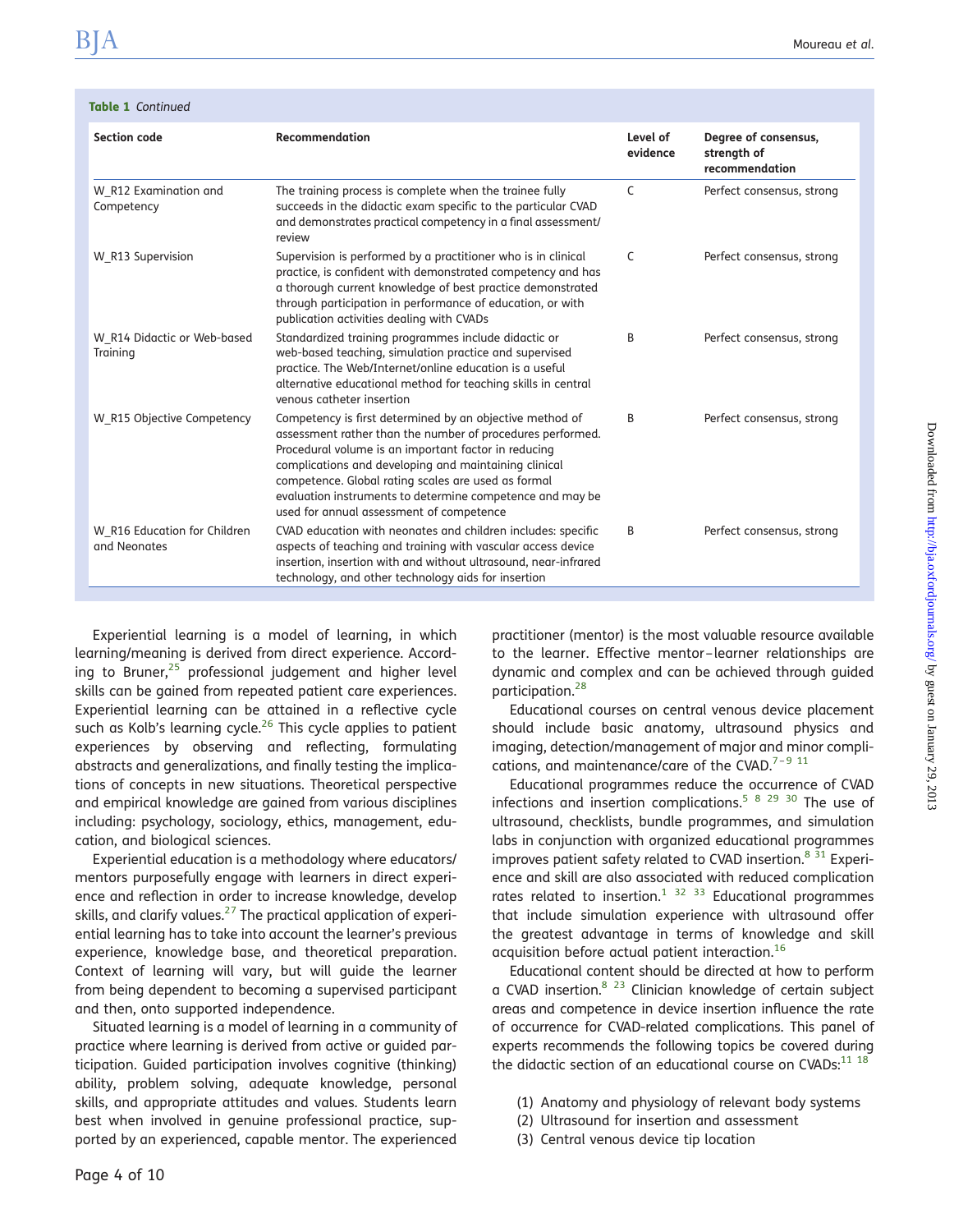- (4) Infection control and sterile technique
- (5) Device selection and indications
- (6) Insertion procedures, complication prevention, evaluation, and management
- (7) Care and maintenance practices along with needleless connectors and securement devices
- (8) Qualification and competency
- (9) Simulation training
- (10) Anatomical models
- (11) Objective grading and proficiency
- (12) Examination and competency
- (13) Supervised instruction
- (14) Didactic or web-based training
- (15) Developing clinical competence
- (16) Education for children and neonates

#### Anatomy

Knowledge of anatomy affects decision-making and may help to avoid insertion complications (inadvertent nerve, arterial, or lung puncture). $1$  Inexperience leads to more attempts, more trauma during insertion procedures, increas-ing the risk of infections.<sup>14 15 [34 35](#page-8-0)</sup> This supports the idea that more training and knowledge of relevant anatomy and physi-ology reduces complications during CVAD insertions.<sup>[36](#page-8-0)</sup>

In terms of insertion site selection: the vessels, skin, and nerves systems directly impact the ability to insert and maintain a CVAD. Additional body systems include musculoskeletal, cardiac, and respiratory systems. Infection and thrombosis can both be impacted by site selection, skin integrity, and catheter-vein ratio (CVR).  $8^{14}$  [37](#page-8-0)-[39](#page-8-0)

Anatomy and physiology training content:

- $\bullet$  Vessel anatomy, location, size, and path $^{19}$  [37](#page-8-0)
- $\bullet$  Vessel differentiation with ultrasound<sup>[8 19](#page-7-0)</sup>
- $\bullet$  Blood flow dynamics<sup>[8](#page-7-0)</sup>
- Virchow's triad<sup>[8](#page-7-0)</sup>
- Skin integrity, colonization $<sup>1</sup>$  $<sup>1</sup>$  $<sup>1</sup>$ </sup>
- $\bullet$  Peripheral nerve identification and distribution<sup>[19](#page-7-0)</sup>
- Respiratory anatomy $819$
- † Upper and lower extremity, axillary, neck, and chest anatom[y8 19](#page-7-0)

#### Ultrasound vein assessment and access

Ultrasound-guided access should focus not only on vein puncture but also on assessment and selection of veins based on size, patency, and risk reduction (Table 2). $39$ 

The use of ultrasound during CVAD insertions increases first-pass success rates and reduces overall complications.<sup>[40](#page-8-0)</sup>  $41$  Anatomy is variable and therefore, blind insertion or land-mark methods have limitations.<sup>[42](#page-8-0)</sup> Ultrasound visualization identifies variant anatomy before the procedure and offers the clinician valuable and potentially lifesaving information. A high-risk procedure can be identified and avoided, and one that would be difficult and traumatic becomes safer for the patient.

It is known that vessel characteristics like size and patency impact vascular access outcomes. A simulation study Table 2 Recommended curriculum for ultrasound vascular assessment and intravascular placement<sup>[39](#page-8-0)</sup>

| Procedural<br>ultrasound | <b>Skills required</b>                                                                                                               |  |
|--------------------------|--------------------------------------------------------------------------------------------------------------------------------------|--|
|                          | Describe the indications and limitations when<br>using ultrasound to assist in bedside<br>procedures                                 |  |
|                          | Define the relevant local anatomy for vascular<br>access-central and peripheral placement                                            |  |
|                          | Understand the standard protocols when<br>using ultrasound to assist in procedures                                                   |  |
| Physics/<br>knobology    | Skills required                                                                                                                      |  |
|                          | Understand the role of physics in ultrasound                                                                                         |  |
|                          | Define necessary terms: piezoelectric effect,<br>frequency, resolution, attenuation,<br>echogenicity, Doppler                        |  |
|                          | Understand the role of instrumentation in<br>image acquisition                                                                       |  |
|                          | Image mode, gain, time gain compensation,<br>probe types                                                                             |  |
|                          | Understand types of ultrasound artifacts and<br>their role in image acquisition: mirroring,<br>reverberation, shadowing, enhancement |  |

demonstrated that a CVR that approaches 1:3 reduces blood flow by 80%, while a CVR of 1:4 may only decrease blood flow by 40–60%. $37$  At this time, there are no in vivo studies $^{15}$  $^{15}$  $^{15}$  <sup>29 43</sup> that provide outcomes of CVR. However, the use of ultrasound assessment facilitates vein selection, diameter measurements, appropriate catheter selection, and subsequently reduces the risk of venous thrombosis.

#### Tip location

Tip location defines a device as central, peripheral, or noncentral. A non-central tip location of a CVAD greatly increases the risk for catheter-related complications. Complications include thrombosis, vascular erosion, cardiac erosion, tamponade, and arrhythmia.<sup>44</sup> Even within the superior vena cava, the risk associated with catheter-related thrombosis varies greatly depending on how close the tip is to the right atrium. The more cephalad the CVAD tip is from the right atrium, the greater the risk for catheter-related thrombosis. $^{13}$  $^{13}$  $^{13}$  Defining the exact location of the true cavo-atrial junction (CAJ) has been a subject of much debate. Even varying expert opinions exist on whether a tip should be above or below the CAJ. $44$   $45$  The tip at or near the CAJ provides the least risk. Some exception for right atrial tip placement may exist for the optimal performance of haemo-dialysis catheters.<sup>[44 46](#page-8-0)</sup>

#### Infection control

Central catheter-related infection remains a high source of morbidity and mortality in the acute and long-term care environment.<sup>8</sup> Through the use of systematic educational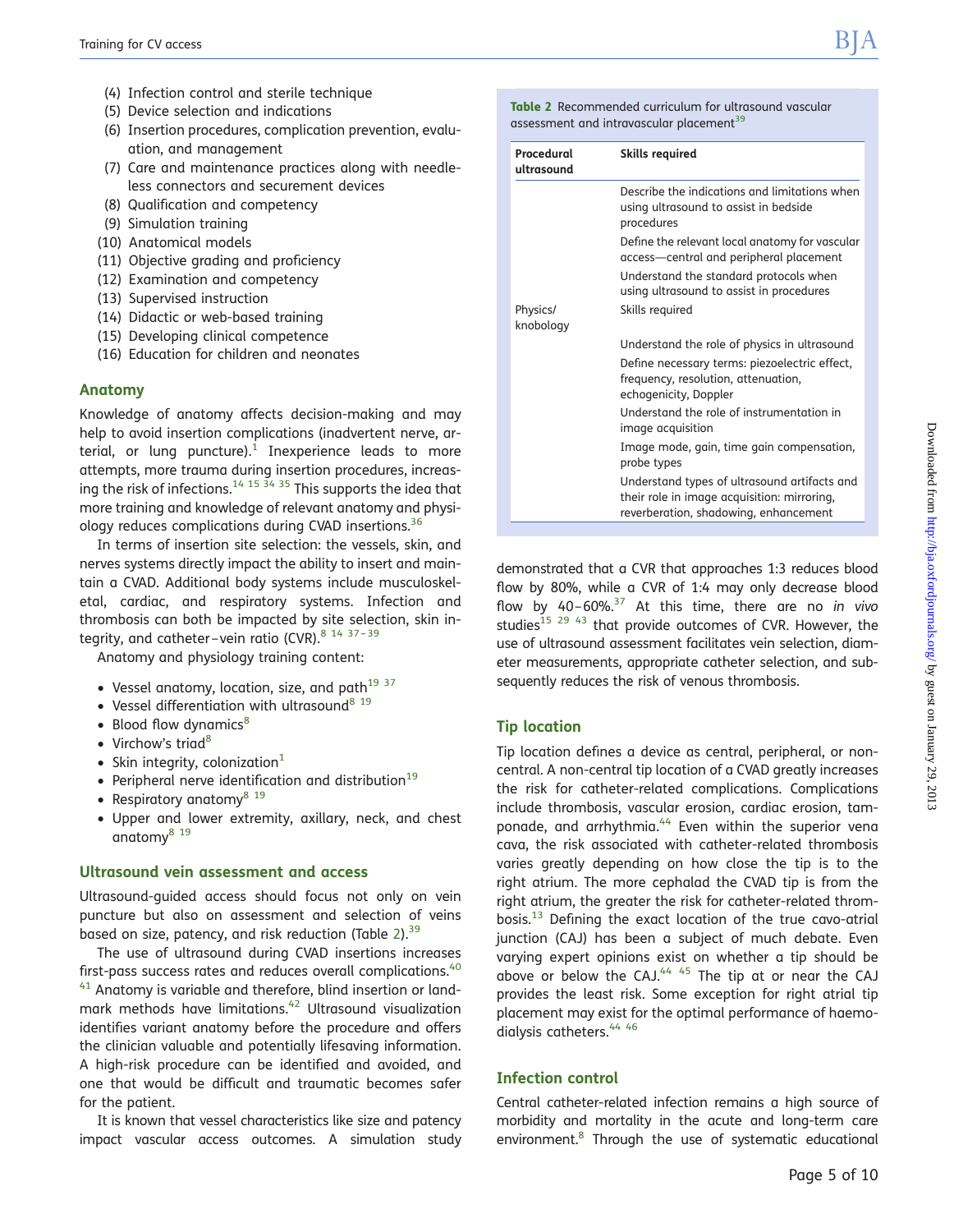programmes, compliance tracking, and checklists, strides have been made to reduce the occurrence of infections.<sup>8 [32 40](#page-8-0)</sup>

Infection control and sterile technique are key principles to include in any CVAD insertion programme. The most serious and costly complication of CVAD insertion and maintenance is the catheter-related bloodstream infection (CRBSI). CRBSI has three main sources of contamination: the catheter –skin junction (extraluminal), the needleless connector and hub (intraluminal), and iatrogenic contamin-ation from another site of infection.<sup>[8](#page-7-0)</sup> Understanding the mechanisms of CRBSIs is key to making clinical decisions that mitigate risk including: optimal site selection, the use of maximal barrier precautions, hand hygiene, appropriate use of skin antiseptic solutions, and evaluation of device necessity with prompt removal. These five points are the basic elements of the Central Line Bundle Program proven to reduce the risk of CRBSIs. $8^{32}$  $8^{32}$  40 The bundle is focused on site selection and the ability of the inserter to maintain a sterile environment during CVAD placement.

Inadequate care and maintenance practices during dressing changes, flushing protocols, access for infusions, and needleless connector disinfection all contribute to the devel-opment of complications.<sup>[8](#page-7-0) [38 47 48](#page-8-0)</sup>

#### Device selection and indications

Device characteristics and indications for use affect the selection of a CVAD and contribute to successful completion of the treatment plan. The size of a catheter influences flow which impacts the risk of vessel wall damage.<sup>[15](#page-7-0) [29 42](#page-8-0)</sup> There is a debate over whether valved catheters impact device function and decrease overall risk to the patient. Multilumen catheters are considered higher risk for infectionrelated complications compared with those with fewer lumens. $8$  It is incumbent on any education programme to provide current research information on CVAD design features and how these features influence risk profiles.

#### Insertion procedure

The provider of CVAD insertion education shall provide updated evidence-based education regarding device placement based on the current accepted standards and manufacturer instruc-tions for use. Professional organization guidelines<sup>[49](#page-8-0)</sup> and literature $50$  give suggestions for proper device insertion and use.

#### Care and maintenance

The Centers for Disease Control recommend that clinicians receive insertion procedure and maintenance education in an effort to prevent device complications. $8$  In a study by Davis,<sup>[49](#page-8-0)</sup> 71% of CVAD bacteraemias occurred after 5 days signifying failure and contamination during maintenance practices. The ability to reduce CVAD infections relies as much on care and maintenance as it does on insertion.

#### Qualification and competency

Only clinicians competent in CVAD insertion and mainten-ance should perform these procedures.<sup>[8](#page-7-0)</sup> Instructors must

and not just an initial evaluation at the time of training. $51$  A systematic approach is required to continually measure outcomes and provide feedback relevant to competence as a function of safety. Studies evaluating the relationship between clinical knowledge and experience have concluded that the decline in knowledge after initial training is accompanied by a decrease in quality of care. $52$ Ultrasound and insertion simulation training

Ultrasound guidance is recognized as the gold standard for CVAD insertion.<sup>[7 18](#page-7-0) [53](#page-8-0)</sup> All training labs should include ultrasound skills education. At the end of the learning period (see the Developing clinical competence section), all trainees should be able to detect major vessel abnormalities with the aid of ultrasound.<sup>[12](#page-7-0)</sup>

also demonstrate continued competency and proficiency in CVAD insertion. Competency extends to periodic assessment

#### Anatomical models

There are a variety of inanimate models useful for simulating vessel anatomy visualization with ultrasound. The best simulation models should include vessels and also mimic the normal body anatomy with muscles, soft tissues, and bones. For this reason, inanimate animal models such as turkey breasts may be effective for simulation practice with ultrasound.

In the future, virtual simulators may be available for perfect hand-eye coordination of the trainee. $53-55$  $53-55$  $53-55$ 

#### Objective grading and proficiency

The application of the learning curve concept to CVAD placement means the reduction, by 50%, of major complications during the learning process. With the landmark technique, the suggested minimal CVAD placements required to achieve minimal experience was  $>$  50 insertions.<sup>[56](#page-8-0)</sup> With ultrasound quidance, it has been suggested $11$   $12$  that CVAD-skilled trainees require less training than novices but have more problems with hand–eye coordination.<sup>2</sup>  $357-60$  $357-60$  There is no common training quideline on ultrasound training.<sup>[11](#page-7-0) [61](#page-8-0)</sup> This Consensus Task Force recommends 6–8 h of didactic education, 4 h hands-on training on inanimate models, then 6 h hands-on training on normal human volunteers for detection of normal ultrasound anatomy. This training should be followed by supervised ultrasound cannulations, coaching the trainee during the procedure in order to achieve the required minimal skill competence with the lowest rate of complications.<sup>62</sup>

#### Examination and competency

A training log-book should be used by the trainee as a checklist to verify completion of all the steps of the training process. If the trainee fails to pass a step, he/she has to repeat the performance until able to demonstrate competence. The educational competence should be evaluated with a multiple-choice test of at least 100 questions. The trainee must pass with at least 70% (according to similar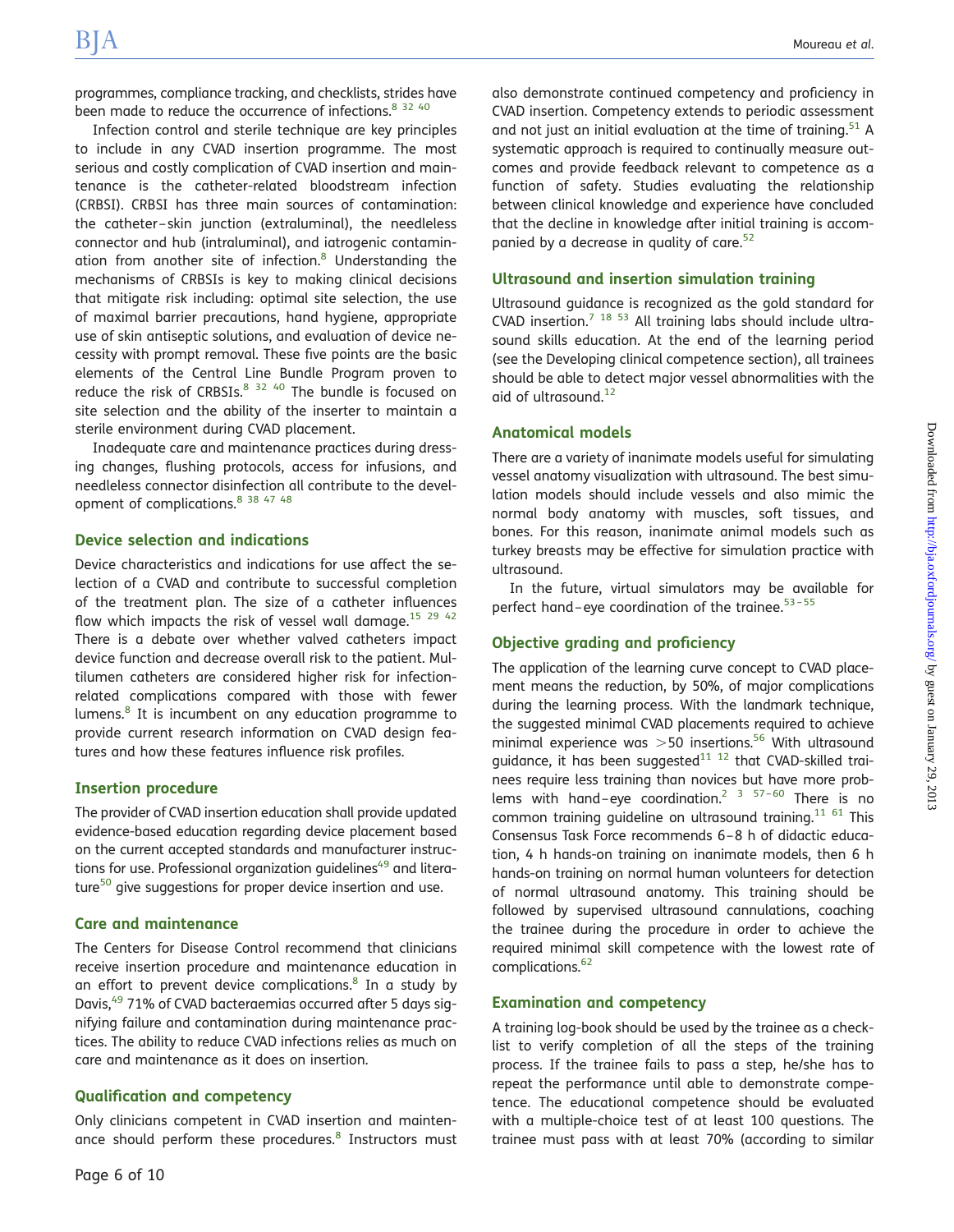educational courses) $63$  of correct answers before proceeding to the hands-on training exam. In the practical audit, the trainee is examined according to practical skills acquired during the training process. $64$  The final audit should be objective and the trainee must pass all the practical steps required. If the trainee fails in the final audit, he/she should continue in his/her current practice until full achievement of practical goals referenced to the Global Rating Scale ([Supplementary Appendix S1\)](http://bja.oxfordjournals.org/lookup/suppl/doi:10.1093/bja/aes499/-/DC1).

#### Supervised instruction

Studies $65-67$  $65-67$  suggest that neither medical students nor residents are completely satisfied with their skills in invasive procedures. The most common form of teaching procedural skills has been the traditional demonstration followed by supervised practice and then the teaching of that skill ('see one, do one, teach one'). It is recognized that often practitioners supervise procedures before they feel confident and competent in their own practice. $68$  This method of teaching procedural skills may have a negative impact on patient safety if the supervision is by an inexperienced practitioner.

There is a growing recognition of the importance of training in invasive procedures and also the requirement of competence before procedure performance that must be validated as part of a credentialling process. $43468 - 70$  $43468 - 70$  Competency validation requires application of clinical experience, education of the skills to be attained, completion of procedural demonstration, and supervision of a specified number of successful procedures. $71-73$  $71-73$  $71-73$  This panel concludes that supervisors require full and certified competence in central venous device placement and must maintain their skills through their clinical activity. Supervisors should be certified with an educational course for trainers before starting their teaching activity.

#### Didactic or web-based training program

Some authors<sup>[70](#page-9-0)</sup> discussed a standardized training process for CVAD insertion to improve clinical knowledge, perception, and attitudes of the residents and decrease the rate of complications.<sup>73</sup> Other authors evaluated a comprehensive inpatient procedure service rotation which aimed to improve Internal Medicine residents' knowledge and comfort in performing procedures including central venous catheterization.<sup>74</sup> The outcomes of this study suggest that a comprehensive programme results in improved knowledge and comfort for residents.

Another issue under debate is where training should take place. Trainees who are taught procedural skills in the medical setting perceive that specific education taught before the insertion procedure is rare.<sup>[75](#page-9-0)</sup> The Internet provides an alternative to training and is currently being used in medical training centres. It has been proven that this method could provide a useful alternative to face-to-face didactic lectures teaching procedural skills and was at least as effective as traditional teaching methods.<sup>76-[78](#page-9-0)</sup>

#### Developing clinical competence

Several studies demonstrate an inverse relationship between healthcare professionals' experience and their rate of com-plications.<sup>[57](#page-8-0)</sup> <sup>79-[81](#page-9-0)</sup> Substantial evidence relating to clinical competence in central venous device insertion is sparse. From the literature, it appears that there are no standard methods of assessing the competence of the practitioner. According to recommendations of the National Institute for Clinical Excellence (NICE), those involved in placing CVADs using ultrasound guidance should undertake appropriate training to achieve competence.<sup>[7](#page-7-0)</sup> Defining a competent practitioner in objective terms is a difficult task. Competence is often determined after a pre-determined number of procedures being performed or after a subjective assessment by a proctor who is deemed to be competent.<sup>[67 82](#page-9-0)</sup> This approach is often criticized however, as it relies on general agreement to determine the number of procedures necessary to gain competence. Other authors suggest an alternative, more ob-jective method of training programme.<sup>[83](#page-9-0)</sup> This assessment process includes the completion of a written test assessing the practitioner's cognitive level of the procedure. This written exam should be in conjunction with a visual exam to test the knowledge of normal vs abnormal vessels, and a skills test using simulation to test the practitioner's ability to perform the procedure to a satisfactory standard. The practitioner would then undertake observed procedures under the direct supervision of an experienced practitioner.

The two main approaches to rating technical performance are global rating scales and checklists. The goal of checklists is to guide behaviour by confirming routine. It has been argued that the global rating scales (Likert type scales) do not address procedural shortcomings. Global rating scales of competence have evolved $84$  and a validated 24-item checklist using the Angoff method has been created to assess the competence of residents in CVAD insertion.<sup>[85](#page-9-0)</sup> Because CVAD insertion is sequential and predictable, assessment of the procedure can be performed using a checklist, as each component of the skill can be assessed. Formal evaluation of competence is performed using instruments such as the Ottawa Global Rating Scale (GRS) and the Ottawa Crisis Resource Management (CRS) checklist which both demonstrate effectiveness in multiple domains.<sup>[86](#page-9-0)</sup>

#### Teaching CVAD insertion with children and neonates

Central venous catheterization in paediatric patients and neonates is considered a challenging procedure, even when ultrasound guidance is used. Several papers demonstrate a significant reduction in major complications when ultrasound guidance is used instead of the landmark technique.<sup>[87](#page-9-0)-[90](#page-9-0)</sup> Central venous device placement in children and neonates requires specific training in order to achieve competence in central vein cannulation.

Materials used for CVAD placement in paediatric patients must follow specific requirements:

(i) The catheter is selected according to the type of therapy to be administered to the child/neonate.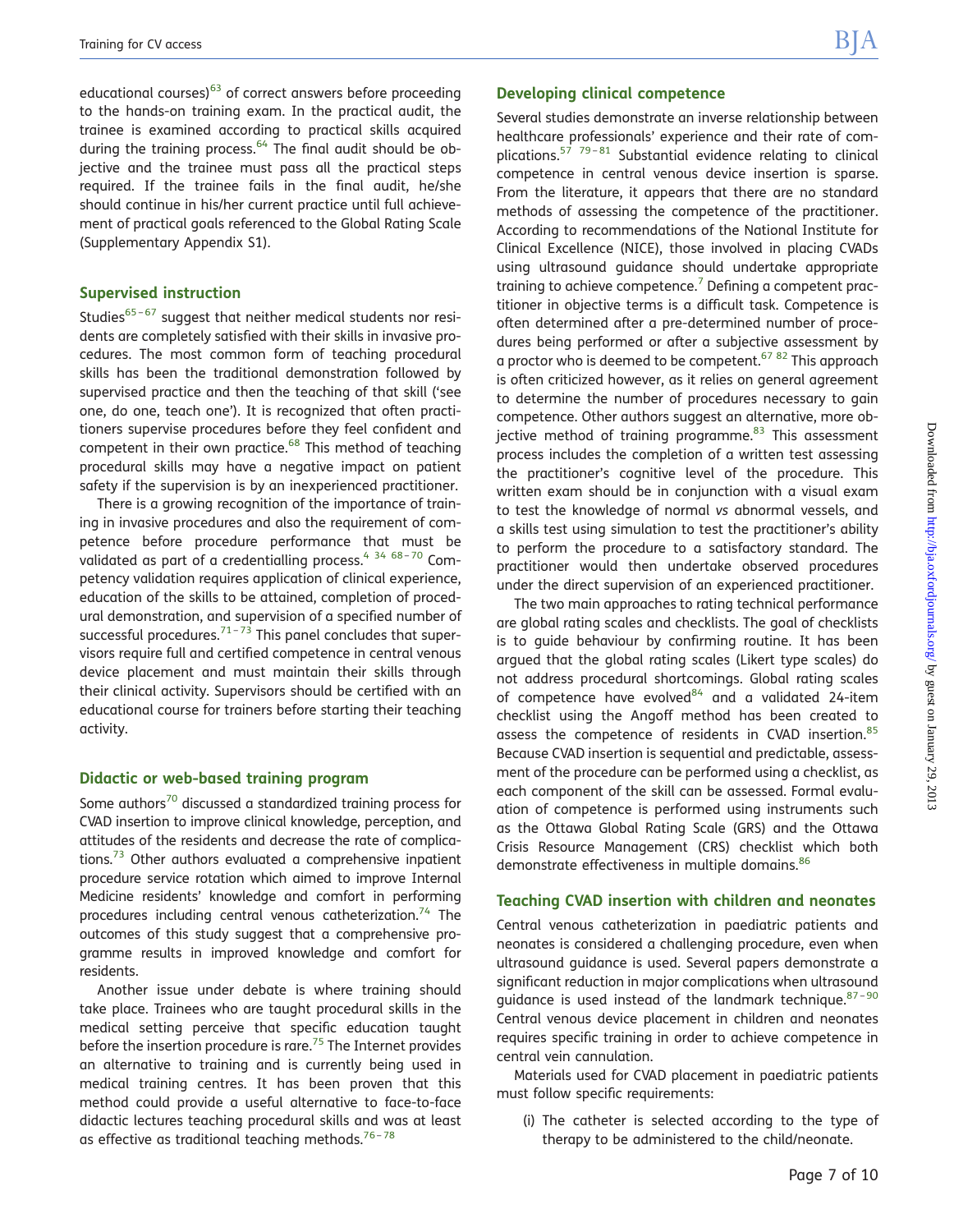- <span id="page-7-0"></span>(ii) Ultrasound probes must be linear with a small footprint and a high frequency (from 10 mHz up).
- (iii) Nitinol soft-tipped guidewires are preferred.

It is necessary to have minimal cannulation of 70 central vein punctures per year in order to maintain the skills and the competence in these patients. $91$  Ultrasound guidance enhances first-time success and time to cannulation in small infants, but requires supervised training to gain proficiency. It has been demonstrated to take 15 supervised, ultrasound-guided cannulations to reach proficiency with small infants.<sup>[91](#page-9-0)</sup>

Minimal training is also required for peripheral vein cannulation in paediatric patients. $92$  Nurses and physicians should be trained in paediatric-specific i.v. procedures during their academic/employment training period. Even so, additional factors noted in the literature were better indicators of success, such as difficulty and cooperativeness of the child. $93$ In cases of difficult peripheral vein access, ultrasound guidance may not always be useful because simple compression of the probe over the skin may cause collapse of superficial veins, necessitating the use of a very lightweight probe for these patients. In this case, near-infrared technology has increased success rates of peripheral vein catheterizations.<sup>94 95</sup>

# Conclusion

Evidence supporting and directing the education and training of those who insert and maintain CVADs is limited. This study suggests evidence-based recommendations that provide direction for establishing consistency in the development of training programmes and measuring competency through completion of didactic lessons, simulation, examination and supervised practice. These recommendations should be considered minimal level requirements for all inserting clinicians. Each recommendation was considered necessary by the consensus group in establishing uniform training throughout the world, both with adults and children/neonates. This document is designed to serve as a guideline for those creating education and training programmes and for those undertaking the training. More research is necessary to establish stronger recommendations and clearer directives.

## Supplementary material

[Supplementary material is available at](http://bja.oxfordjournals.org/lookup/suppl/doi:10.1093/bja/aes499/-/DC1) British Journal of [Anaesthesia](http://bja.oxfordjournals.org/lookup/suppl/doi:10.1093/bja/aes499/-/DC1) online.

# Declaration of interest

None declared.

### References

- 1 McGee D, Gould M. Preventing complications of central venous catheterization. N Engl J Med 2003; 348: 1123–33
- 2 Woo MY, Frank J, Lee AC, et al. Effectiveness of a novel training program for emergency medicine residents in ultrasound-guided insertion of central venous catheters. CJEM 2009; 11: 343–8
- 3 Barsuk J, Cohen E, Feinglass J, McGaghie W, Wayne D. Use of simulation-based education to reduce catheter-related bloodstream infections. Arch Intern Med 2009; 169: 1420–3
- 4 McGee W. Central venous catheters: better and worse. J Intensive Care Med 2006; 21: 51-3
- 5 Sherertz R, Ely E, Westbrook D, et al. Education of physicians-in-training can decrease the risk for vascular catheter infection. Ann Intern Med 2000; 132: 641–8
- 6 Warren DK, Zack JE, Mayfield JL, et al. The effect of an education program on the incidence of central venous catheterassociated bloodstream infection in a medical ICU. Chest 2004; 126: 1612–8
- 7 National Institute for Health and Clinical Excellence (NICE). Technology Appraisal No 49: guidance on the use of ultrasound locating devices for placing central venous catheters. 2002; 1–24. Available from [http://www.nice.org.uk/nicemedia/live/](http://www.nice.org.uk/nicemedia/live/11474/32461/32461.pdf) [11474/32461/32461.pdf](http://www.nice.org.uk/nicemedia/live/11474/32461/32461.pdf) (accessed 9 March 2012)
- 8 O'Grady N, Alexander M, Burns L, et al.; HICPAC. Guidelines for the Prevention of Intravascular Catheter-Related Infections. (CDC Guidelines). Centers for Disease Control, 2011; 1 –83. Available from [http://www.cdc.gov/hicpac/BSI/BSI-guidelines-2011.](http://www.cdc.gov/hicpac/BSI/BSI-guidelines-2011.html) [html](http://www.cdc.gov/hicpac/BSI/BSI-guidelines-2011.html) (accessed 9 March 2012)
- 9 Marschall J, Mermel LA, Classen D, et al. Strategies to prevent central-line associated bloodstream infections in acute care hospitals: Supplement Article SHEA/IDSA Practice Recommendations. Infect Control Hosp Epidemiol 2008; 29(Suppl. 1): S22–30
- 10 Eisen L, Narasimhan M, Berger J, Mayo P, Rosen M, Schneider R. Mechanical complications of central venous catheters. J Intensive Care Med 2006; 21: 40 –6
- 11 Feller-Kopman D. Ultrasound guided internal jugular access: a proposed standardized approach and implications for training and practice. Chest 2007; 132: 302–9
- 12 Bodenham A. Ultrasound imaging by anaesthetists: training and accreditation issues. Br J Anaesth 2006; 96: 414–7
- 13 Hostetter R, Nakasawa N, Tompkins K, Hill B. Precision in central venous catheter tip placement: a review of the literature. JAVA 2010; 15: 112–25
- 14 Dawson R. PICC Zone Insertion Method™ (ZIMTM): a systematic approach to determine the ideal site for PICCs in the upper arm. JAVA 2011; 16: 156–65
- 15 Trerotola S, Stavropoulos S, Mondschein J, et al. Triple-lumen peripherally inserted central catheter in patients in critical care unit: prospective evaluation. Radiology 2010; 256: 312–20
- 16 Millington SJ, Wong RY, Kassen BO, Roberts JM, Ma IWY. Improving internal medicine residents' performance, knowledge and confidence in central venous catheteterization using simulators. J Hosp Med 2009; 4: 410–6
- 17 Institute of Medicine. Health Professions Education: A Bridge to Quality. Washington, DC: National Academy Press, 2003
- 18 Troianos CA, Hartman GS, Glas KE, et al.; Councils on Intraoperative Echocardiography and Vascular Ultrasound of the American Society of Echocardiography; Society of Cardiovascular Anesthesiologists. Special articles: guidelines for performing ultrasound guided vascular cannulation: recommendations of the American Society of Echocardiography and the Society of Cardiovascular Anesthesiologists. Anesth Analg 2012; 114: 46 –72
- 19 Lamperti M, Bodenham AR, Pittiruti M, et al. International evidence-based recommendations on ultrasound-guided vascular access. Intensive Care Med 2012; 38: 1105–17
- 20 Duncan J, Henderson K, Street M, et al. Creating and evaluating a data-driven curriculum for central venous catheter placement. J Grad Med Educ 2010; 2: 389–97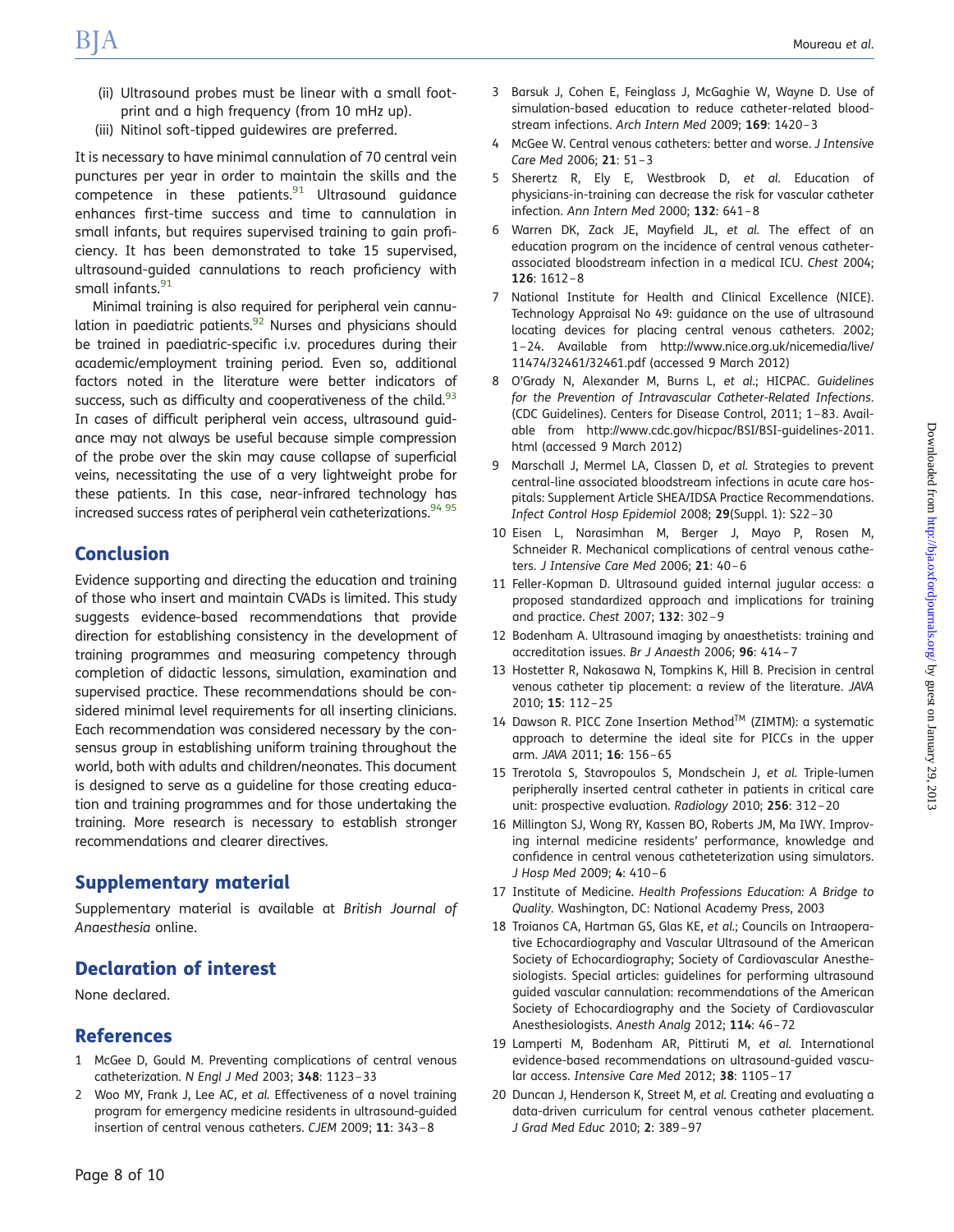- <span id="page-8-0"></span>21 Elbarbary M, Melniker LA, Volpicelli G. Development of evidencebased clinical recommendations and consensus statements in critical ultrasound field: why and how? Crit Ultrasound J 2010; 2: 93–5
- 22<http://www.gradeworkinggroup.org/society/index.htm> (accessed 16 June 2012)
- 23 GRADE guidelines. J Clin Epidemiol 2011; 64: 380–1316
- 24 [http://www.rand.org/health/surveys\\_tools/appropriateness.html](http://www.rand.org/health/surveys_tools/appropriateness.html) (accessed 16 June 2012)
- 25 Bruner J. Toward a Theory of Instruction. New York: W.W. Norton & Company Inc., 1966
- 26 Kolb DA. Experiential Learning. Englewood Cliffs, NJ: Prentice Hall, 1984
- 27 Dewey J. The relation of theory to practice in education. John Dewey on Education: Selected Writings. Chicago: Chicago University Press, 1974
- 28 Lave J, Wenger E. Situated Learning: Legitimate Peripheral Participation. New York: Cambridge University Press, 1988
- 29 Grove J, Pevec W. Venous thrombosis related to peripherally inserted central catheters. J Vasc Interv Radiol 2000; 11: 837–40
- 30 Coopersmith C, Rebmann T, Zack J, et al. Effect of an education program on decreasing catheter-related bloodstream infections in the surgical intensive care unit. Crit Care Med 2002; 30: 59–64
- 31 Eggimann P, Harbath S, Constantin M, Touveneau S, Chevrolet J, Pittet D. Impact of a prevention strategy targeted at vascular access care on incidence of infections acquired in intensive care. Lancet 2000; 355: 1864–8
- 32 Pronovost P, Needham D, Berenholtz S, et al. An intervention to decrease catheter-related bloodstream infections in the ICU: keystone project. N Engl J Med 2006; 355: 2725–32
- 33 Wigmore T, Smythe J, Hacking M, Raobaikady R, MacCallum N. Effect of the implementation of NICE guidelines for ultrasound guidance on the complication rates associated with central venous catheter placement in patients presenting for routine surgery in a tertiary referral center. Br J Anaesth 2007; 9: 662–5
- 34 Masoorli S. Nerve injuries related to vascular access insertion and assessment. J Infus Nurs 2007; 30: 346–50
- 35 Stokowski G, Steele D, Wilson D. The use of ultrasound to improve practice and reduce complication rates in peripherally inserted central catheters. J Infus Nurs 2009; 32: 145–55
- 36 Sansivero GE. Venous anatomy and physiology. Considerations for vascular access device placement and function. J Intraven Nurs 1998; S21(5 Suppl.): 107–14
- 37 Nifong T, McDevitt T. The effect of catheter to vein ratio on blood flow rates in a simulated model of peripherally inserted central venous catheters. Chest 2011; 140: 140–53
- 38 Dawson R. Nursing beyond the 'Process': collegiality and consultation improves outcomes by protecting the tissue integrity of PICC insertion sites. JAVA 2008; 13: 8-11
- 39 American College of Emergency Physicians. ACEP Policy Statement: Emergency Ultrasound Guidelines. ACEP, 2008; 1 –38
- 40 Harnage S. Achieving zero catheter related blood stream infections: 15 months success in a community based medical center. JAVA 2007; 12: 218–24
- 41 Blaivas M, Brannam L, Fernandez E. Short-axis versus long-axis approaches for teaching ultrasound-guided vascular access on a new inanimate model. Acad Emerg Med 2003; 10: 1307–11
- 42 Agoustides JG. Evidence-based decision making in ultrasoundguided central venous cannulation: choosing between the eye and the ear. J Clin Anesth 2006; 18: 165–6
- 43 Evans S, Sharp J, Linford L, et al. Risk of symptomatic DVT associated with peripherally inserted central catheters. Chest 2010; 138: 803–10
- 44 Vesely T. Central venous catheter tip position: a continuing controversy. J Vasc Interv Radiol 2003; 14: 527–34
- 45 Verhey P, Gosselin M, Primack S, Blackburn P, Kraemer A. The right mediastinal border and central venous anatomy on frontal chest radiograph—direct CT correlation. JAVA 2008; 13: 32–5
- 46 Gallieni M, Pittiruti M, Biffi R. Vascular access in oncology patients. Cancer J Clin 2008; 58: 323–46
- 47 Moureau N, Dawson R. Keeping needleless connectors clean, part 1. Nursing 2011; 40: 18
- 48 Hadaway L. Needleless connectors: improving practice, reducing risks. JAVA 2011; 16: 20–33
- 49 Davis J. Central-line-associated bloodstream infection: comprehensive, data-driven prevention. Patient Saf Advis 2011: 8:  $100 - 5$
- 50 Sansivero GE. The microintroducer technique for peripherally inserted central catheter placement. J Intraven Nurs 2000; 23: 345–51
- 51 Dong Y, Suri H, Cook D, et al. Simulations-based objective assessment discerns clinical proficiency in central line placement: a construct validation. Chest 2010; 137: 1050–6
- 52 Basow D. Use of Evidence-based Resources by Clinicians Improves Patient Outcomes. Minneapolis, MN: Wolters Kluwer Health, 2010. Available from<www.wolterskluwerhealth.com> (accessed 15 January 2012)
- 53 Maecken T, Grau T. Ultrasound imaging in vascular access. Crit Care Med 2007; 35: S178–85
- 54 Zorcolo A, Gobbetti E, Massimiliano T. Catheter insertion simulation with combined visual and haptic feedback. PURS'99. Available from<http://www.crs4.it/vic/data/papers/purs99-needle.pdf> (accessed 9 March 2012)
- 55 Pratt RJ, Pellowe C, Loveday HP, Robinson N, Smith GW; the Guideline Development Team. The EPIC project: developing national evidence-based guidelines for preventing healthcare associated Infections. Phase 1: guidelines for preventing hospital-acquired infections. J Hosp Infect 2001; 47: S1–82
- 56 Combs C. Final Technical Report. The National Center for Collaboration in Medical Modeling and Simulation. Arlington, VA: Office of Naval Research Human Systems Department Medical and Biomedical Science & Technology Division, 2006. Available from [http://www.dtic.mil/cgi-bin/GetTRDoc?Location=U2&doc=GetTRDoc.](http://www.dtic.mil/cgi-bin/GetTRDoc?Location=U2&doc=GetTRDoc.pdf&AD=ADA457977) [pdf&AD=ADA457977](http://www.dtic.mil/cgi-bin/GetTRDoc?Location=U2&doc=GetTRDoc.pdf&AD=ADA457977) (accessed 9 March 2012)
- 57 Sznajder J, Zveibil F, Bitterman H, Weiner P, Bursztein S. Central vein catheterization. Failure and complication rates by three percutaneous approaches. Arch Intern Med 1986; 146: 259–61
- 58 Ma IWY, Brindle ME, Ronksley PE, Lorenzetti DL, Sauve RS, Ghali WA. Use of simulation-based education to improve outcomes of central venous catheterization: a systematic review and meta-analysis. Acad Med 2011; 86: 1137–47
- 59 Gentile D. Applying the novice-to-expert model to infusion nursing. J Infus Nurs 2012; 35: 101–7
- 60 Benner P. Novice to Expert: Promoting Excellence and Power in Clinical Practice. Menlo Park: Addison-Wesley, 1984
- 61 Royal College of Radiologists RCR Board of the Faculty of Clinical Radiology. Ultrasound Training Recommendations for Medical and Surgical Specialties. RCR, 2004; 1–56. Available from [http://www.](http://www.rcr.ac.uk/docs/radiology/pdf/ultrasound.pdf) [rcr.ac.uk/docs/radiology/pdf/ultrasound.pdf](http://www.rcr.ac.uk/docs/radiology/pdf/ultrasound.pdf) (accessed 9 March 2012)
- 62 Lamperti M, Subert M, Cortellazzi P, et al. Is a neutral head position safer than 45-degree neck rotation during ultrasound-guided internal jugular vein cannulation? Results of a randomized controlled clinical trial. Anesth Analg 2012; 114: 777–84
- 63<http://www.surgery.hku.hk/atls.php>